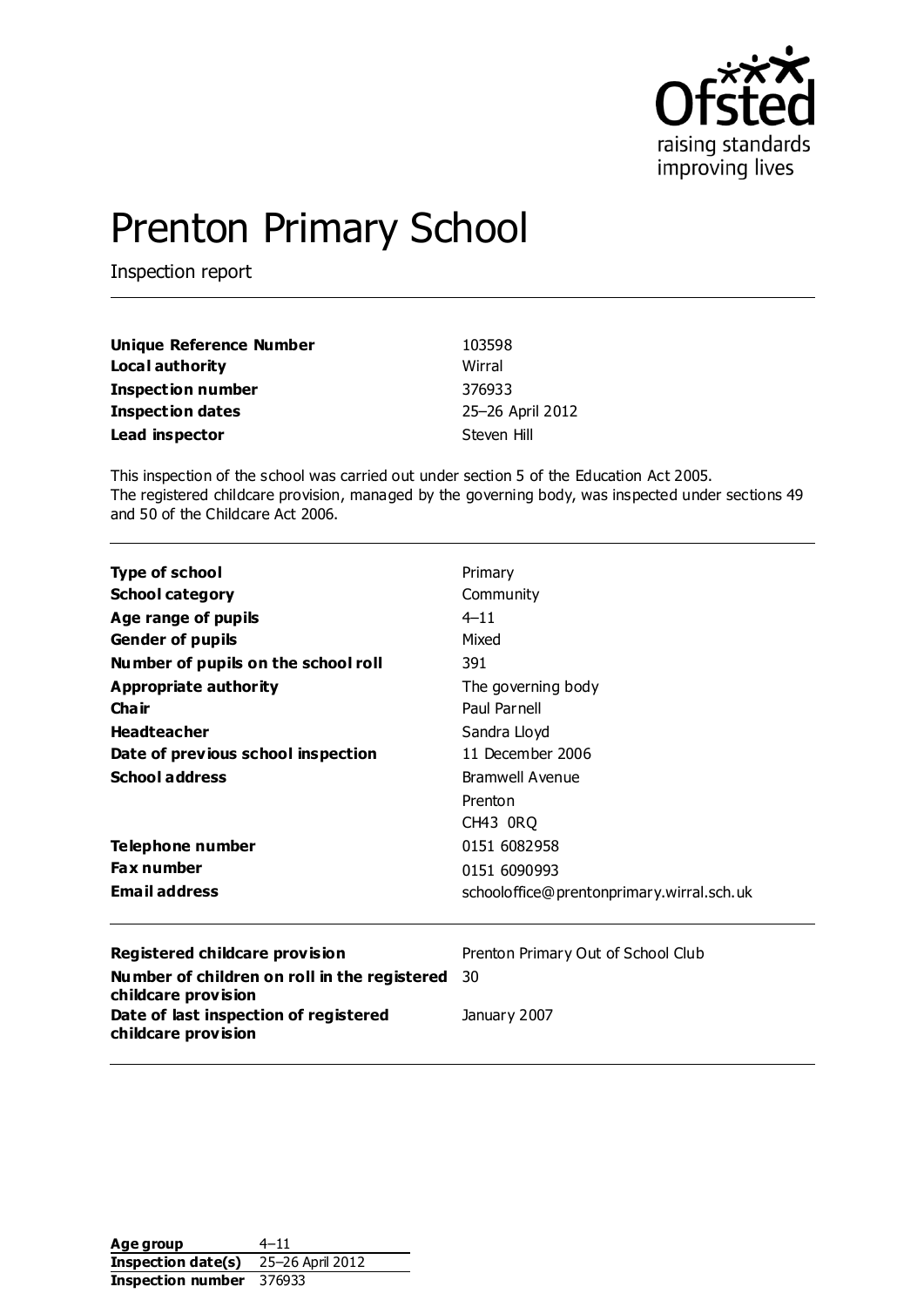

You can use Parent View to give Ofsted your opinion on your child's school. Ofsted will use the information parents and carers provide when deciding which schools to inspect and when.

You can also use Parent View to find out what other parents and carers think about schools in England. You can visit [www.parentview.ofsted.gov.uk,](file:///C:/Users/ggleaden/Local%20Settings/Local%20Settings/Temporary%20Internet%20Files/Content.IE5/FHMZ5OAS/www.parentview.ofsted.gov.uk) or look for the link on the main Ofsted website: [www.ofsted.gov.uk](file:///C:/Users/ggleaden/Local%20Settings/Local%20Settings/Temporary%20Internet%20Files/Content.IE5/FHMZ5OAS/www.ofsted.gov.uk)

The Office for Standards in Education, Children's Services and Skills (Ofsted) regulates and inspects to achieve excellence in the care of children and young people, and in education and skills for learners of all ages. It regulates and inspects childcare and children's social care, and inspects the Children and Family Court Advisory Support Service (Cafcass), schools, colleges, initial teacher training, work-based learning and skills training, adult and community learning, and education and training in prisons and other secure establishments. It assesses council children's services, and inspects services for looked after children, safeguarding and child protection.

Further copies of this report are obtainable from the school. Under the Education Act 2005, the school must provide a copy of this report free of charge to certain categories of people. A charge not exceeding the full cost of reproduction may be made for any other copies supplied.

If you would like a copy of this document in a different format, such as large print or Braille, please telephone 0300 123 4234, or email [enquiries@ofsted.gov.uk](mailto:enquiries@ofsted.gov.uk)

You may copy all or parts of this document for non-commercial purposes, as long as you give details of the source and date of publication and do not alter the information in any way.

To receive regular email alerts about new publications, including survey reports and school inspection reports, please visit our website and go to 'Subscribe'.

Piccadilly Gate Store Street Manchester M1 2WD

T: 0300 123 4234 Textphone: 0161 618 8524 [enquiries@ofsted.gov.uk](mailto:enquiries@ofsted.gov.uk) [www.ofsted.gov.uk](http://www.ofsted.gov.uk/)



© Crown copyright 2012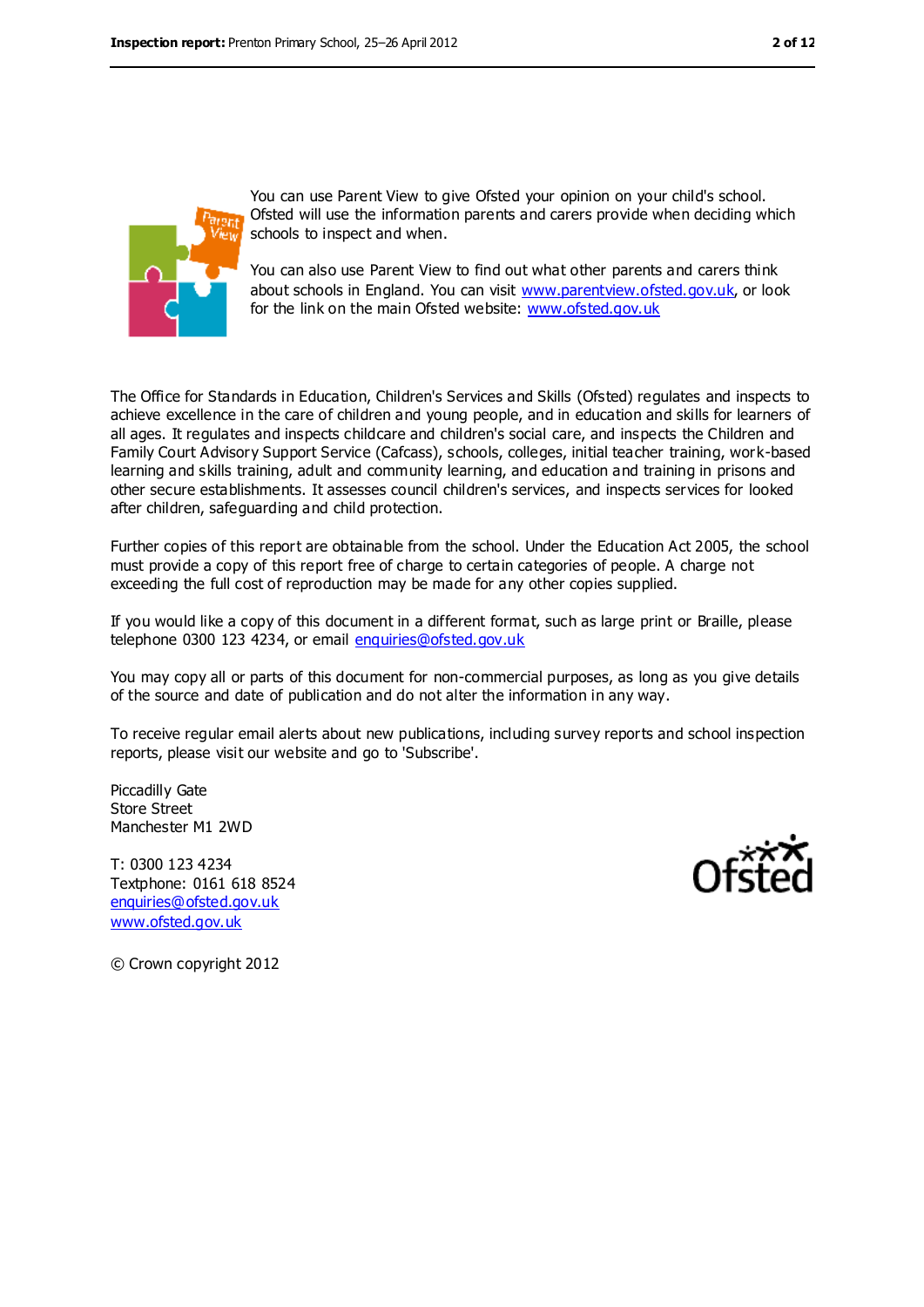# **Introduction**

Inspection team

Steven Hill Stephen Rowland

Additional Inspector Additional Inspector Bimla Kumari **Additional Inspector Additional Inspector** 

This inspection was carried out with two days' notice. Inspectors observed 20 lessons, including two joint observations with the headteacher, and visited the after-school club. Discussions were held with members of staff of the school and the leader of the childcare provision, groups of pupils and representatives of the governing body. Inspectors observed the school's work, heard a number of younger pupils reading, and observed assembly and break-times. They examined a variety of documentation, including the school's own monitoring and evaluation of its work, the tracking of pupils' progress, case studies of pupils who have particular problems, and information about how pupils are kept safe. Samples of pupils' work were scrutinised in books and on display. Questionnaires were analysed from staff, pupils and from 148 parents and carers.

# **Information about the school**

This is a large primary school, with two classes for each age group. The large majority of pupils are of White British heritage, and very few speak English as an additional language. The proportion of pupils known to be eligible for free school meals is average. The proportions of pupils who are supported at School Action Plus and those with a statement of special educational needs, are above average. The school meets the current floor targets, which are the government's minimum expectation for pupils' attainment and progress.

There is a private pre-school and a children's centre on the same site. Neither is managed by the governing body, and both are inspected and reported upon separately. The governing body manages the registered childcare provided in a before- and after-school club, for its own pupils and for some children who attend the pre-school.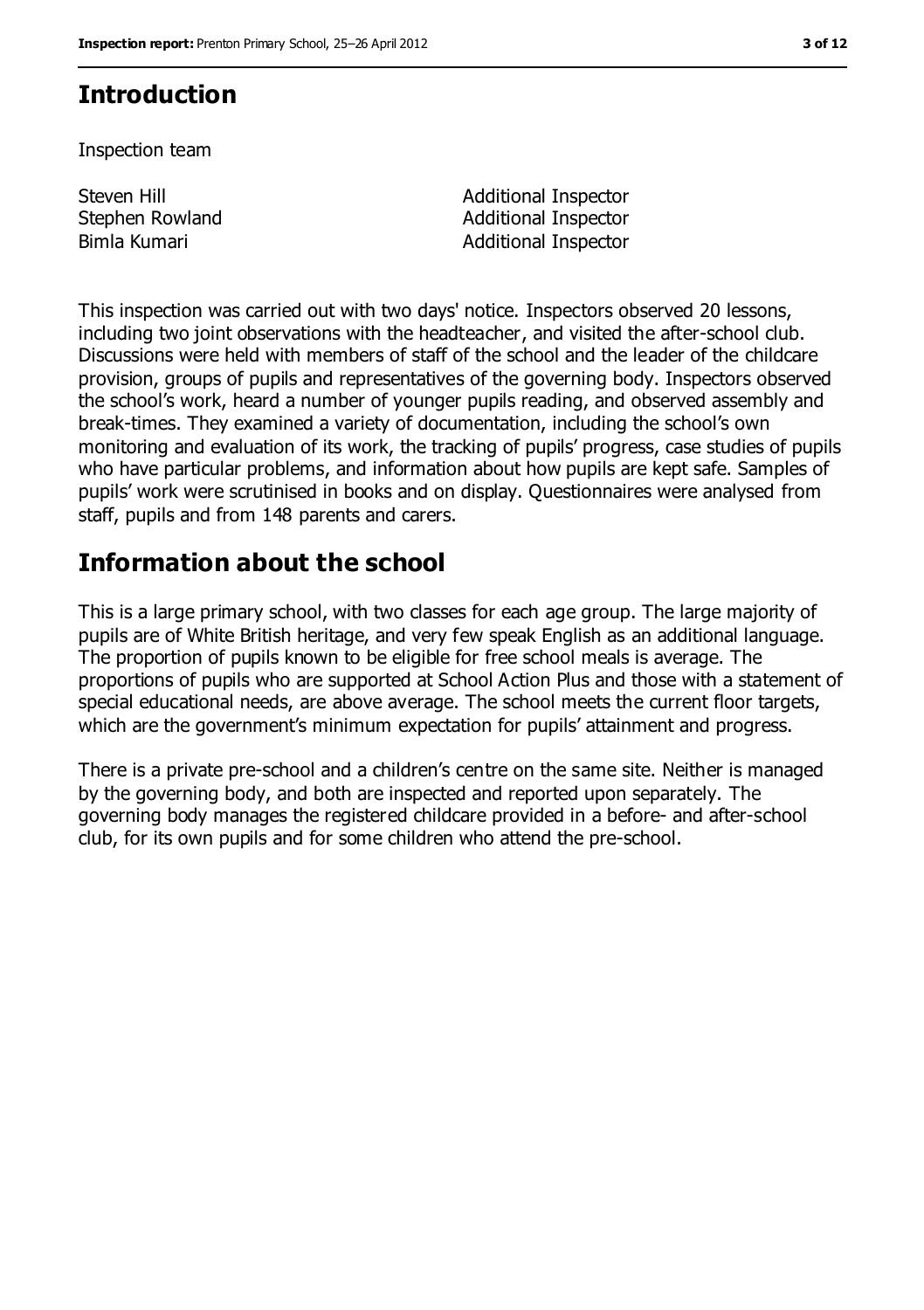**Inspection grades: 1 is outstanding, 2 is good, 3 is satisfactory and 4 is inadequate** Please turn to the glossary for a description of the grades and inspection terms

# **Inspection judgements**

| <b>Overall Effectiveness</b> |  |
|------------------------------|--|
|------------------------------|--|

| <b>Achievement of pupils</b>          |  |
|---------------------------------------|--|
| <b>Quality of teaching</b>            |  |
| <b>Behaviour and safety of pupils</b> |  |
| <b>Leadership and management</b>      |  |

### **Key Findings**

- This is a good school. It is not outstanding because teaching has yet to become consistently excellent in order to make pupils' achievement outstanding and because attainment in mathematics is lower than in English.
- **All groups of pupils make good progress. By Year 6, attainment is above average in** reading and writing, and has improved over the last two years. The school has successfully increased pupils' progress in mathematics this year through improvements to teaching and the curriculum. Pupils now make good progress in mathematics lessons. However, there has not been time for this to make a full impact on pupils' attainment in mathematics in Year 6, which is still average.
- Teachers consistently encourage and enthuse pupils, so they work hard and are keen to learn. In the majority of lessons, the pace is brisk, tasks are demonstrated clearly to show pupils what to do, and teachers make good use of assessment information to match activities to pupils' needs. In a minority of lessons, one or other of these aspects is weaker, so progress is not as rapid. This issue has been accurately identified by senior managers, who are working successfully with colleagues to help them improve their practice.
- The school is a happy and harmonious community where pupils behave well and feel very safe. They are very positive about their learning and say that lessons are fun. Pupils have great confidence in the adults in the school, saying that they can always turn to them for help if they need it, either with their work or with personal worries. Pupils' spiritual, moral, social and cultural development is good.
- The school's leaders have maintained the strengths since the last inspection and have raised attainment and accelerated progress over the last two years. Strong teamwork and a common purpose are improving teaching and pupils' performance well.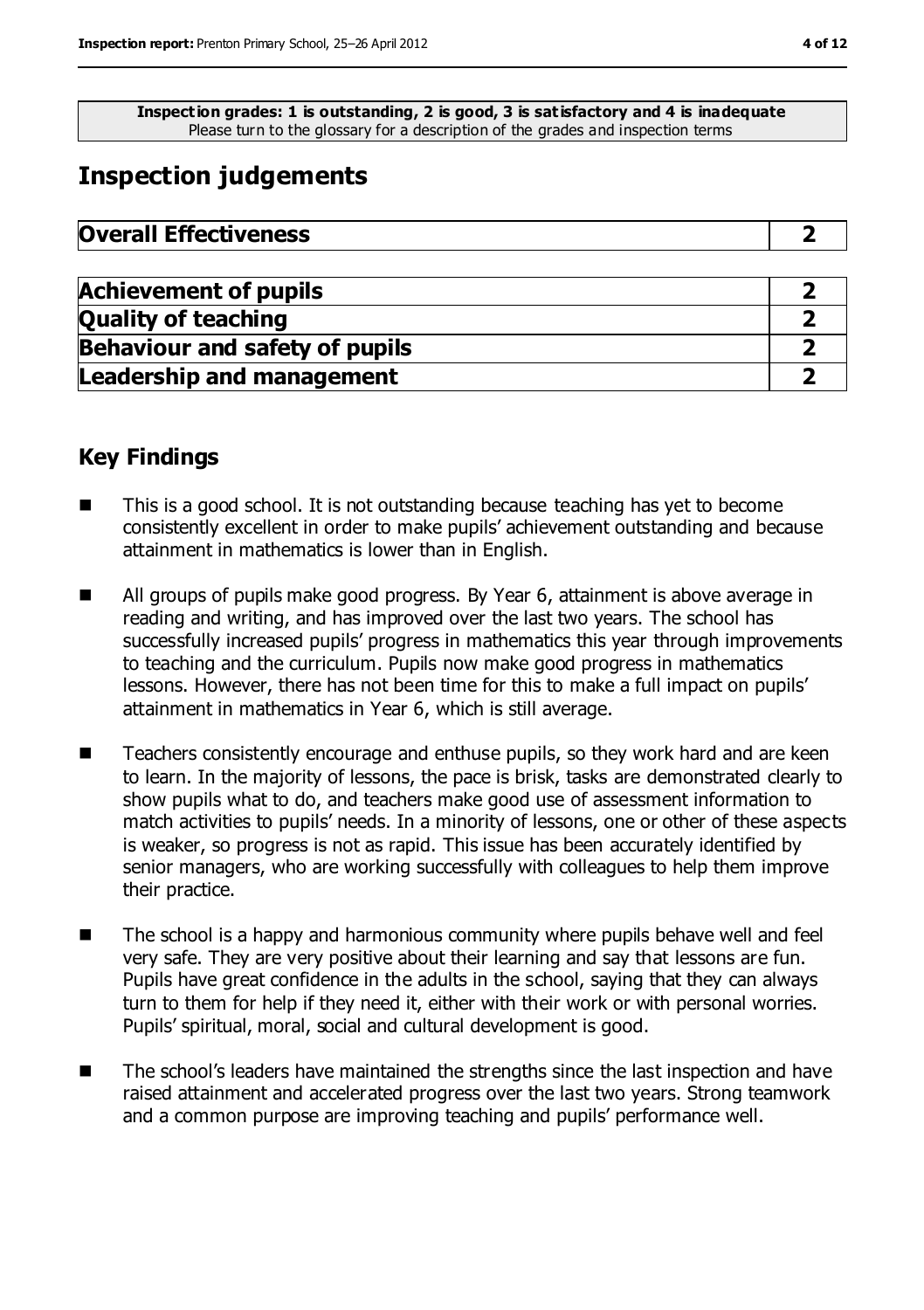### **What does the school need to do to improve further?**

- Increase the proportion of good and outstanding teaching by:
	- ensuring that all lessons have a good pace throughout
	- making sure that the level of challenge in activities is always matched to pupils'  $\equiv$ needs
	- more consistently demonstrating tasks for pupils so that they are clear about what is expected.
- Raise attainment in mathematics to equal that in reading and writing by:
	- consolidating the recent improvements made to progress in the subject through the improvements made to teaching and the curriculum in mathematics
	- increasing the effectiveness of homework in mathematics, particularly by helping parents and carers to support their children's efforts in the subject
	- increasing the use of collaborative work in mathematics lessons.  $\equiv$

### **Main Report**

#### **Achievement of pupils**

Pupils achieve well regardless of their gender, background or abilities. Disabled pupils and those with special educational needs make the same good progress as that of their classmates because work is tightly matched to their specific needs, so that it is challenging, but manageable.

Children start in the Early Years Foundation Stage with levels of development that vary from year to year but which are, overall, somewhat lower than that expected for their age. By the end of the Reception year (known to parents and carers in this local authority as 'Foundation 2'), good progress means that their attainment is a little above average. By the end of Key Stage 1, improved progress means that standards have been above average for the last two years, including in reading, although this was not the case previously.

At the end of Key Stage 2, recent attainment has been broadly average overall, but improving. This represents good progress for many pupils, because of their relatively low prior attainment. Attainment has improved successively for three years in reading and writing, to be above average. The quality of handwriting is a strength throughout the school. Attainment in mathematics is average. Pupils are now making good progress in mathematics because of improvements in teaching and the curriculum over the current year. Some good use is made of collaborative work in mathematics, although the school has correctly identified the need to extend this.

Reception (Foundation 2) children learn well, both in teacher led situations and when choosing their own activities. They made good progress in consolidating their understanding of addition as they listened attentively to the teacher's clear explanations of how to use a giant number line, contributing their answers thoughtfully. Pupils work conscientiously, seen when pupils in Year 1 wrote facts about India independently and thoughtfully, as the adults worked with other groups in the room. They also work very effectively in pairs or groups, seen when pupils in Year 6 collaborated well to sort out how their ideas about how to interpret line graphs, making good progress in their understanding.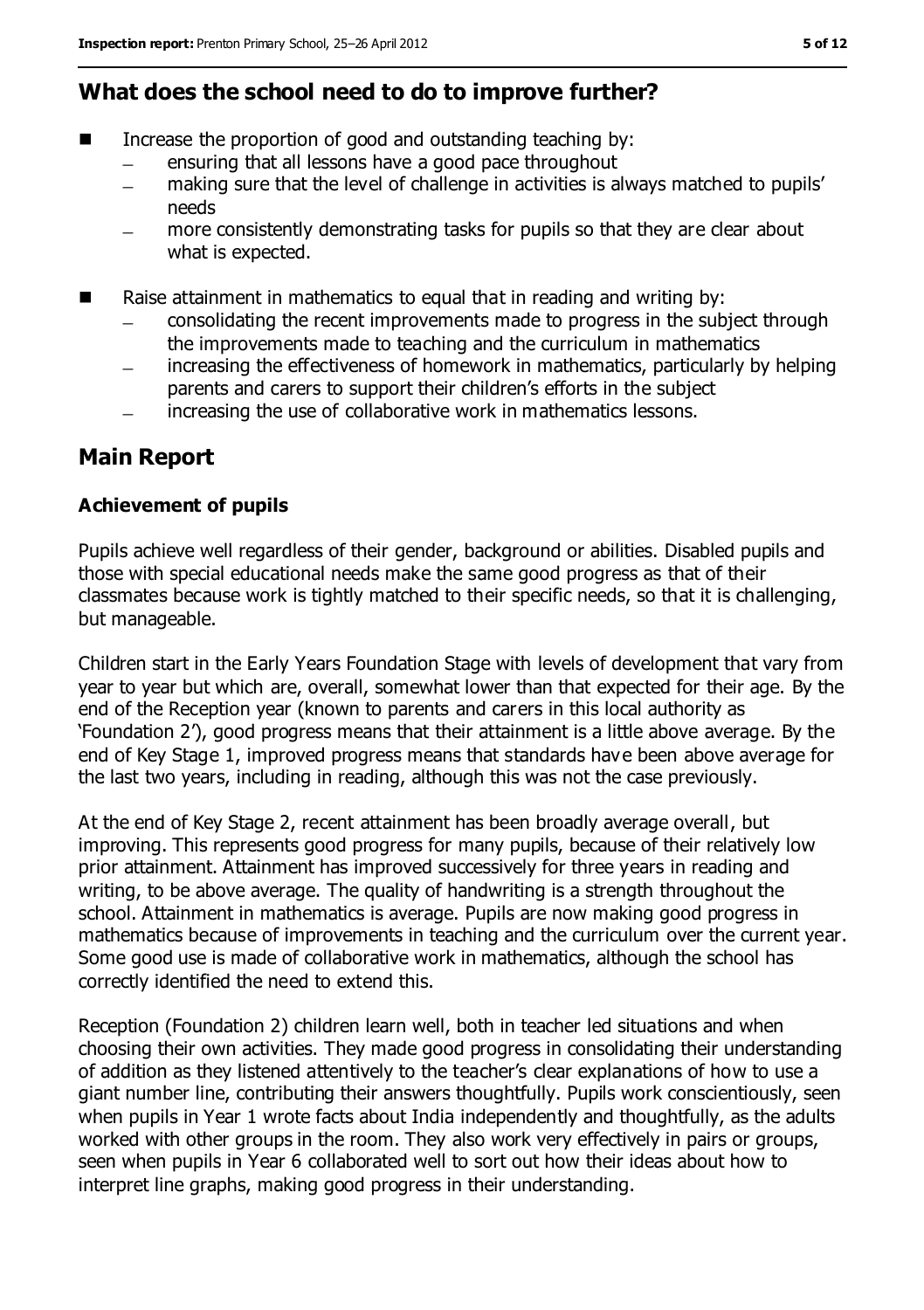Parents and carers are rightly positive about their children's progress, and many give them good support at home, particularly with their reading. The school has identified that many do not feel as confident in how to help their children with their mathematics homework, and plans are in place to improve this.

#### **Quality of teaching**

Teachers' positive relationships with pupils, together with their high expectations, ensure good behaviour, and a purposeful working ethos in lessons that underpins good progress. Teachers make good use of interactive whiteboards to generate interest, and often to model tasks for pupils to show them exactly what is required. At times, this is not done clearly enough, and pupils can take some time to understand what to do. A major strength of many lessons is the way adults monitor pupils' ongoing progress, intervening to address any misconceptions, as well as challenging pupils to improve their work. Teachers often plan different work to meet pupils' varying abilities, ensuring that challenge is at the right level. This contributes particularly to the good teaching of disabled pupils or those with special educational needs. Activities are often carefully tailored to their social as well as academic needs. Good use is made of skilled teaching assistants to provide both support and challenge so that these pupils make good progress. Occasionally, the match of work to needs is not accurate enough, so some pupils are given work that is too hard or too easy for them. Most lessons have a fast pace, and pupils are actively involved so that they are engaged and enthusiastic. In the occasional satisfactory lesson, the pace slows when pupils have to sit and listen for too long without active participation. Reading is taught well throughout the school, with a good emphasis on phonics (how sounds in words relate to how they are written). Pupils use their phonics skills well to write independently from an early age. Parents and carers are rightly positive about the quality of teaching. Pupils like and respect their teachers, a group of Year 6 pupils agreeing that among the best things in school were 'great teachers.'

Teachers consistently promote pupils' personal development well. Good use is made of collaborative work, particularly in English, to actively involve pupils, to help them sort out their ideas, and to improve their oral skills. This was exemplified in an outstanding lesson in religious education. Pupils in Year 6 discussed the implications of moral and social choices, thoughtfully sharing their feelings, because they responded to the teacher's lively explanations and sensitive questioning. The teacher drew well on incidents in her own life to illustrate important moral points, gaining pupils' avid attention and developing their spiritual, moral and social understanding very effectively.

#### **Behaviour and safety of pupils**

Boys and girls have positive relationships with each other and with adults. They work and play together amicably. They enjoy school and value the friendships they make. They are tolerant of each other's foibles, realise that a few of their classmates sometimes find it hard to conform, but say that the adults make sure that their learning and safety are never compromised. Pupils say that behaviour is good, are confident that the adults will quickly address any issues, and that they would be happy to talk to the adults about any problems. Parents and carers are also, rightly, positive about behaviour. Similarly, pupils are convinced that any incidents of bullying will be quickly addressed. They take an active part in combating bullying, saying that it is rare and that, 'We don't tolerate it'. They regularly discuss such issues in class and in assemblies, including in regular anti-bullying weeks, which give them a good understanding of different types of bullying and the potential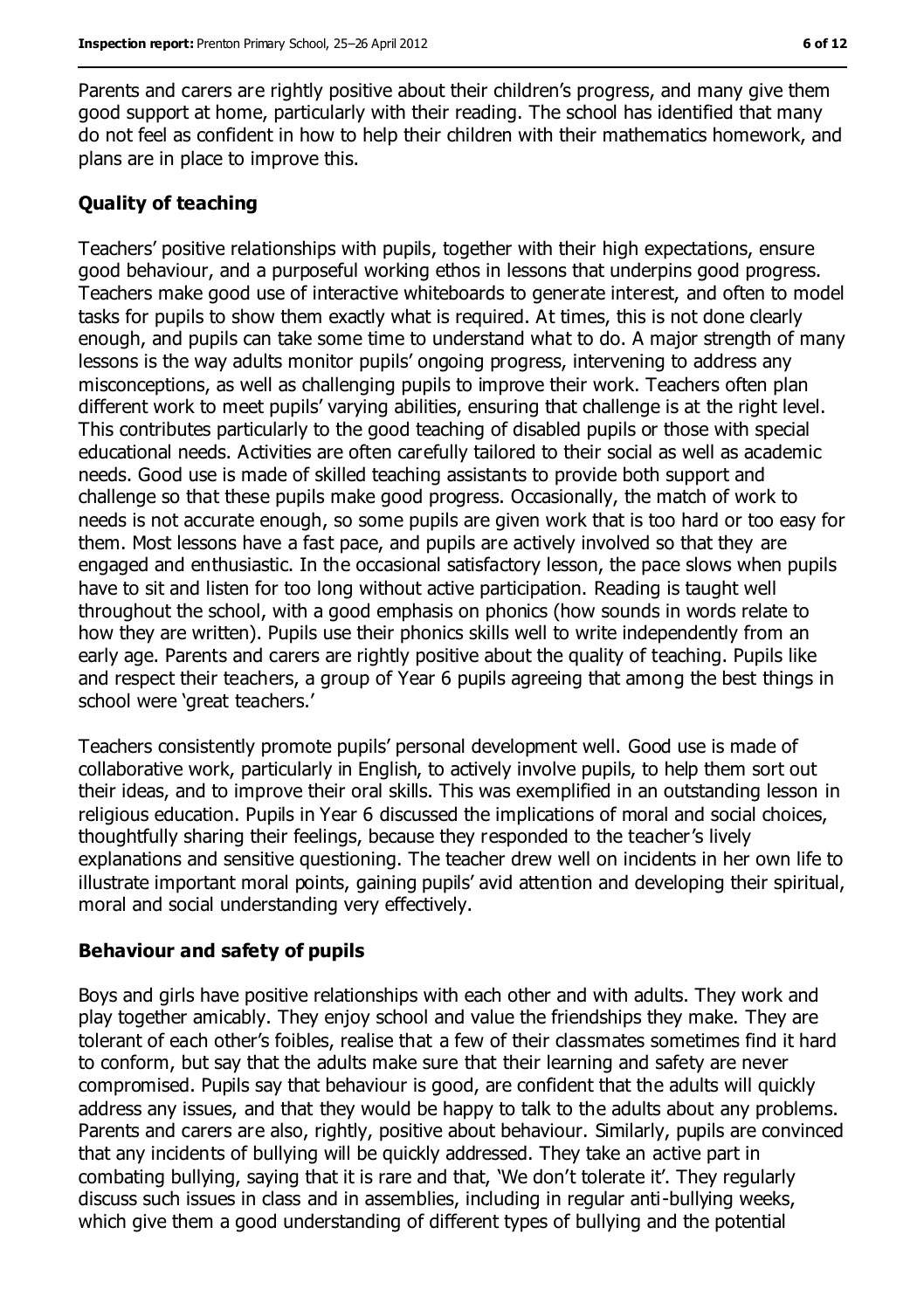consequences. Pupils are cheerful, friendly and polite. They are keen to fulfil the adults' high expectations, and show a good understanding of the complexities of moral choices, and of right and wrong. They have a good understanding of, and respect for, the variety of beliefs and cultures in this country and around the world. They rightly agree with their parents and carers that the school is a safe place to be, and know how to contribute to their own and their classmates' safety by their behaviour. They have a particularly good understanding of how to use the internet safely, and of its potential dangers. They are considerate of each other's feelings, and older pupils are kind and helpful to younger ones, as was observed particularly in the after-school club.

#### **Leadership and management**

The school's leaders successfully focus on improving teaching and hence raising pupils' achievement. Issues identified at the previous inspection have been dealt with well. Regular and rigorous monitoring of lessons clearly identifies strengths and weaknesses, and teachers are given helpful feedback that helps them improve their practice. This has led to more outstanding teaching, and less that is only satisfactory, since the last inspection. Pupils' attainment is monitored frequently and accurately. Information about individuals' progress is used well to identify any who are not doing as well as they could, and to provide extra help so that they catch up. Similarly, the overview of progress enables the accurate identification of general issues, which the staff then address well together. The issues identified by this inspection had already been accurately identified by the school, and they are being addressed. This good self-evaluation and strong teamwork demonstrate that the school is well placed to improve further. The clear picture of different pupils' progress also contributes to ensuring that all pupils have equal opportunities to do well. A strong focus on pupils' personal development is successful in ensuring that they are happy in school and behave well. The childcare provision also makes a good contribution to the personal development of those who attend. The governing body has a clear view of strengths and weaknesses, provides good support to staff, and holds the school to account well for its performance. They have ensured that the school's safeguarding procedures meet requirements.

There is a good curriculum that contributes well to pupils' progress and enjoyment. A successful focus on literacy and numeracy is complemented by a broad curriculum in other subjects which has a strong international flavour. This contributes particularly well to pupils' good spiritual, moral, social and cultural development. A variety of good quality work around the school illustrates this, including work on life in India, some high quality models from design technology, and paintings in the styles of variety of artists, including Clarice Cliffe and Kandinsky. In the Early Years Foundation Stage, a good balance is drawn between child-chosen and teacher-directed activities, and good use is made of the outdoor areas.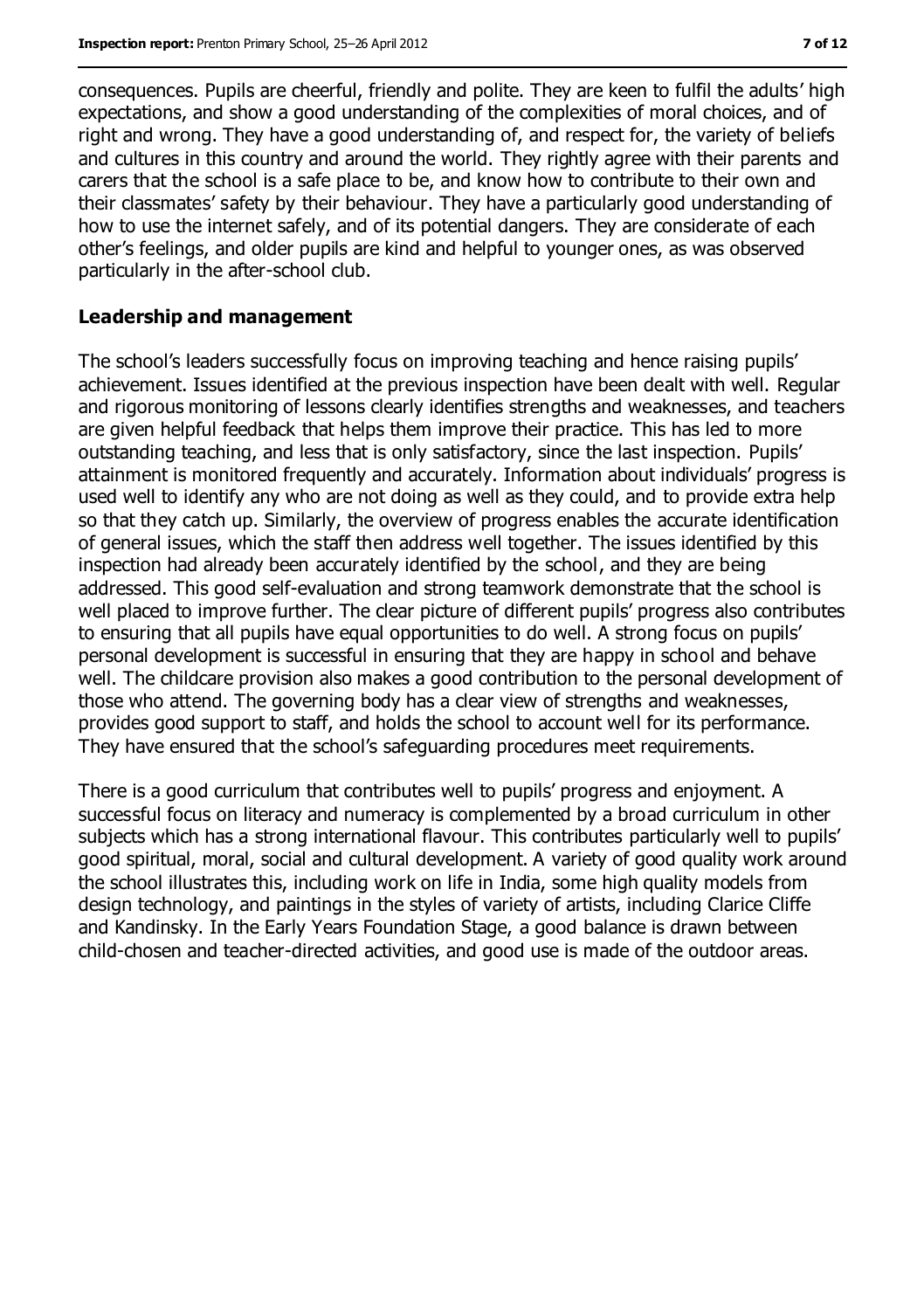### **The Early Years Foundation Stage delivered in the registered childcare provision**

The school provides childcare for up to 30 children between three and 11 years of age in a before- and after-school club. Children in the Early Years Foundation Stage who attend include some from the on-site pre-school provision, as well as some from the Reception (Foundation 2) classes in the school. Currently, ten such younger children attend the club.

Children enjoy the variety of activities provided and make good progress, particularly in their social development and their language skills. They learn to take responsibilities and to stay safe, behaving well and joining in activities happily. This is aided by the direction and interventions of skilled adults, and by the kindness and support of older children. Relationships with adults are good. The accommodation is bright and welcoming, and provides a safe and stimulating environment for play and learning. A good outdoor space is available in the setting's own garden. Good attention is paid to developing healthy lifestyles, through the reinforcement of hygiene, through active play, and through the provision of healthy snacks. The provision is well organised and meets requirements well. Welfare provision is good and children are kept safe. Staff are suitably qualified. There are good links with parents and carers, and with the school and pre-school, to ensure a coherent provision for children.

These are the grades for the Early Years Foundation Stage of the registered childcare provision, inspected under sections 49 and 50 of the Childcare Act 2006

| Overall effectiveness of the Early Years Foundation Stage                                                                                    |  |
|----------------------------------------------------------------------------------------------------------------------------------------------|--|
| Taking into account:                                                                                                                         |  |
| Outcomes for children in the Early Years Foundation Stage                                                                                    |  |
| The quality of provision in the Early Years Foundation Stage<br>The effectiveness of leadership and management of the Early Years Foundation |  |
| Stage for the registered provision                                                                                                           |  |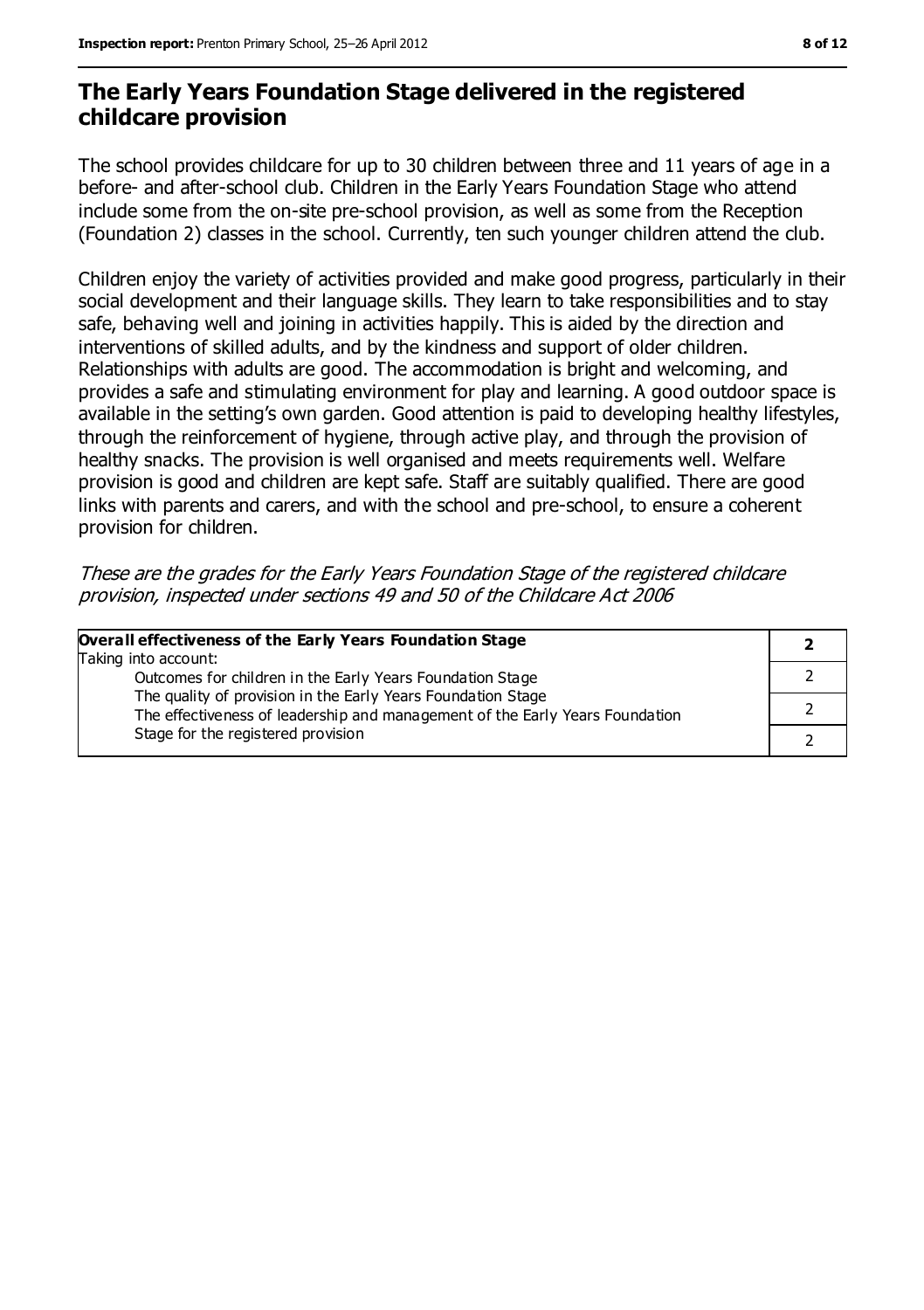## **Glossary**

| Grade   | <b>Judgement</b> | <b>Description</b>                                                                                                                                                                                                            |
|---------|------------------|-------------------------------------------------------------------------------------------------------------------------------------------------------------------------------------------------------------------------------|
| Grade 1 | Outstanding      | These features are highly effective. An outstanding school<br>provides exceptionally well for all its pupils' needs.                                                                                                          |
| Grade 2 | Good             | These are very positive features of a school. A school that is<br>good is serving its pupils well.                                                                                                                            |
| Grade 3 | Satisfactory     | These features are of reasonable quality. A satisfactory school<br>is providing adequately for its pupils.                                                                                                                    |
| Grade 4 | Inadequate       | These features are not of an acceptable standard. An<br>inadequate school needs to make significant improvement in<br>order to meet the needs of its pupils. Ofsted inspectors will<br>make further visits until it improves. |

### **Overall effectiveness of schools**

|                       | Overall effectiveness judgement (percentage of schools) |      |                     |                   |
|-----------------------|---------------------------------------------------------|------|---------------------|-------------------|
| <b>Type of school</b> | <b>Outstanding</b>                                      | Good | <b>Satisfactory</b> | <b>Inadequate</b> |
| Nursery schools       | 54                                                      | 42   |                     |                   |
| Primary schools       | 14                                                      | 49   | 32                  |                   |
| Secondary schools     | 20                                                      | 39   | 34                  |                   |
| Special schools       | 33                                                      | 45   | 20                  |                   |
| Pupil referral units  | 9                                                       | 55   | 28                  |                   |
| All schools           | 16                                                      |      |                     |                   |

New school inspection arrangements have been introduced from 1 January 2012. This means that inspectors make judgements that were not made previously.

The data in the table above are for the period 1 September to 31 December 2011 and represent judgements that were made under the school inspection arrangements that were i ntroduced on 1 September 2009. These data are consistent with the latest published official statistics about maintained school inspection outcomes (see [www.ofsted.gov.uk\)](file:///C:/Users/ggleaden/Local%20Settings/Local%20Settings/Temporary%20Internet%20Files/Content.IE5/FHMZ5OAS/www.ofsted.gov.uk).

The sample of schools inspected during 2010/11 was not representative of all schools nationally, as weaker schools are inspected more frequently than good or outstanding schools.

Primary schools include primary academy converters. Secondary schools include secondary academy converters, sponsor-led academies and city technology colleges. Special schools include special academy converters and non-maintained special schools.

Percentages are rounded and do not always add exactly to 100.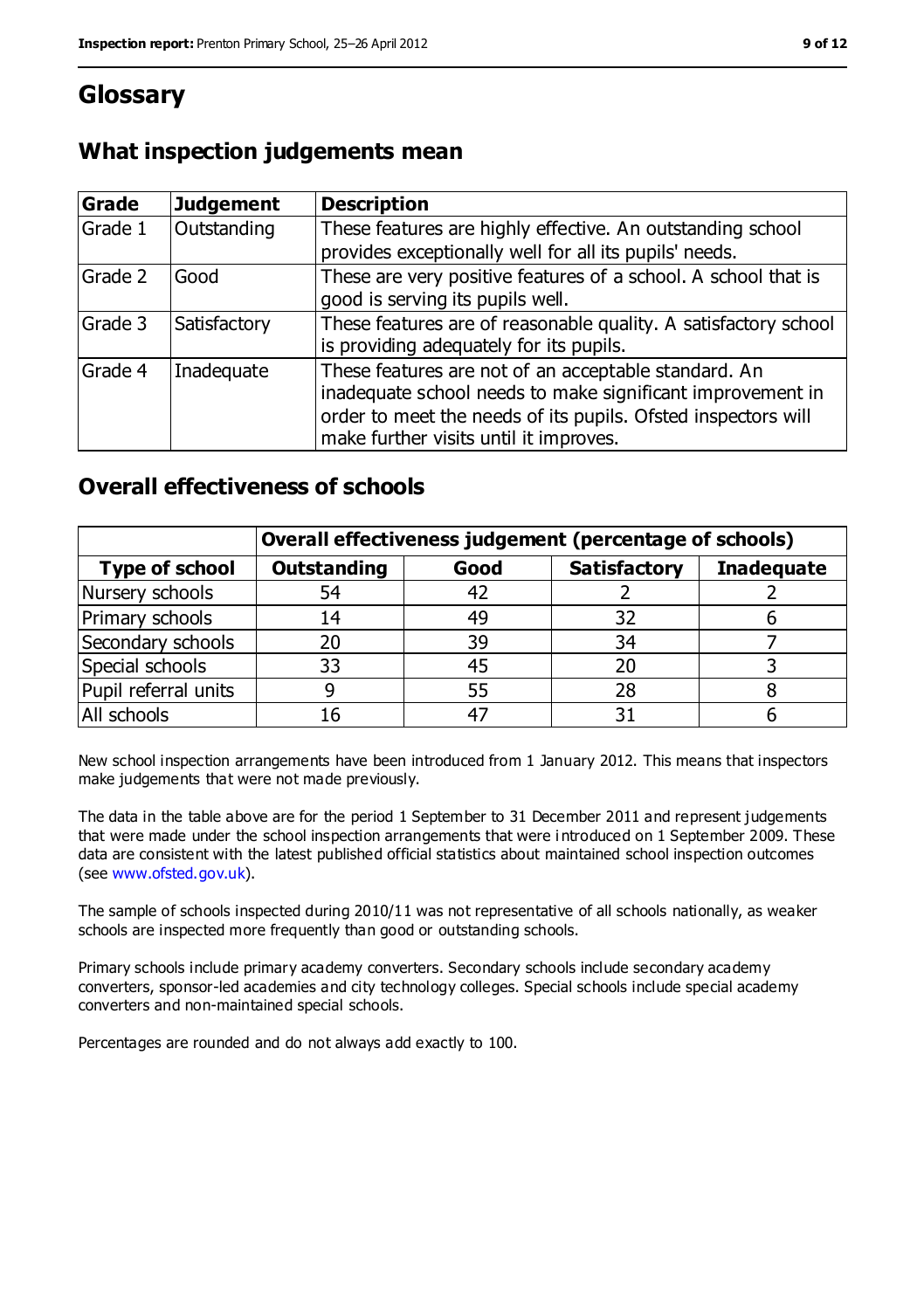# **Common terminology used by inspectors**

| Achievement:                  | the progress and success of a pupil in their learning and<br>development taking account of their attainment.                                                                                                           |
|-------------------------------|------------------------------------------------------------------------------------------------------------------------------------------------------------------------------------------------------------------------|
| Attainment:                   | the standard of the pupils' work shown by test and<br>examination results and in lessons.                                                                                                                              |
| Attendance:                   | the regular attendance of pupils at school and in lessons,<br>taking into account the school's efforts to encourage good<br>attendance.                                                                                |
| Behaviour:                    | how well pupils behave in lessons, with emphasis on their<br>attitude to learning. Pupils' punctuality to lessons and their<br>conduct around the school.                                                              |
| Capacity to improve:          | the proven ability of the school to continue improving based<br>on its self-evaluation and what the school has accomplished<br>so far and on the quality of its systems to maintain<br>improvement.                    |
| Floor standards:              | the national minimum expectation of attainment and<br>progression measures                                                                                                                                             |
| Leadership and<br>management: | the contribution of all the staff with responsibilities, not just<br>the governors and headteacher, to identifying priorities,<br>directing and motivating staff and running the school.                               |
| Learning:                     | how well pupils acquire knowledge, develop their<br>understanding, learn and practise skills and are developing<br>their competence as learners.                                                                       |
| Overall effectiveness:        | inspectors form a judgement on a school's overall<br>effectiveness based on the findings from their inspection of<br>the school.                                                                                       |
| Progress:                     | the rate at which pupils are learning in lessons and over<br>longer periods of time. It is often measured by comparing<br>the pupils' attainment at the end of a key stage with their<br>attainment when they started. |
| Safety:                       | how safe pupils are in school, including in lessons; and their<br>understanding of risks. Pupils' freedom from bullying and<br>harassment. How well the school promotes safety, for<br>example e-learning.             |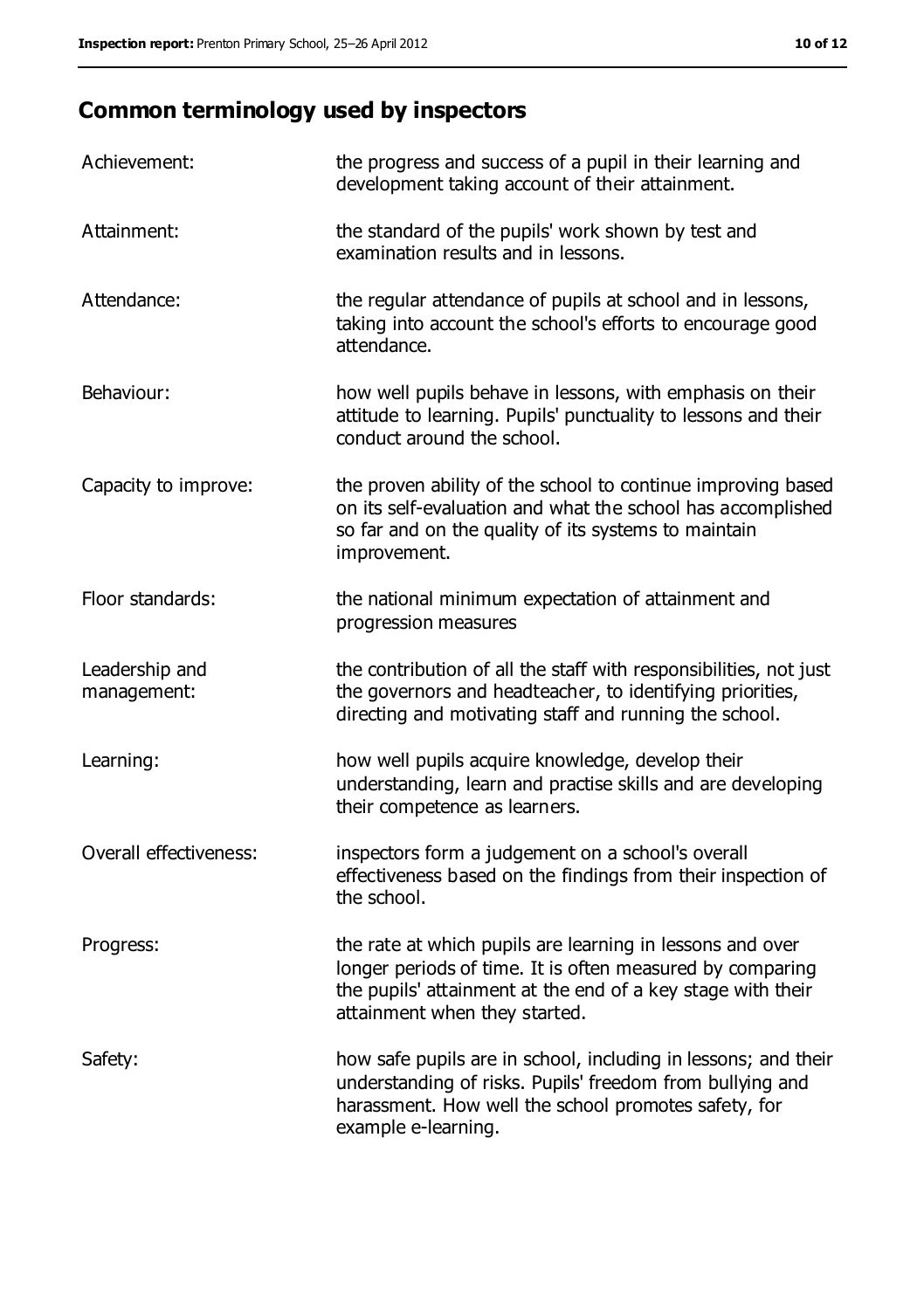#### **This letter is provided for the school, parents and carers to share with their children. It describes Ofsted's main findings from the inspection of their school.**



27 April 2012

Dear Pupils

#### **Inspection of Prenton Primary School, Prenton, CH43 0RQ**

Thank you for all your help and your warm welcome when we visited your school. You told us that you enjoyed school, and we could see this was true. We found that you were well behaved, polite and friendly, and we were impressed by how well you all get along together.

Your school is giving you a good education. You make good progress because your teachers are good at helping you to learn, and you work hard in lessons. The teachers try hard to make sure that your work is just right for you, that lessons are fast moving, and they are usually very good at showing you just what you need to do. This happens in most lessons, which is why you are doing well. We have asked the teachers to make sure that all lessons are just as good, so that you do even better. You get plenty of interesting things to do, and you told us that lessons are fun. You are learning a lot about different people around the world. You have done better in English than in mathematics in the last few years, and your teachers are working hard to improve your mathematics skills this year. We have agreed with them that this should be an important priority for them until you catch up in mathematics to your high standards of reading and writing.

The adults are good at organising the school, and they keep a careful watch on how everyone is getting on, so that they can give extra help to anyone who needs it. They are keen to make the school even better, and I know you will be keen to help. You can do this by keeping up your hard work and good behaviour, especially in mathematics.

I hope you carry on enjoying life at Prenton.

Yours sincerely

Steven Hill Lead inspector